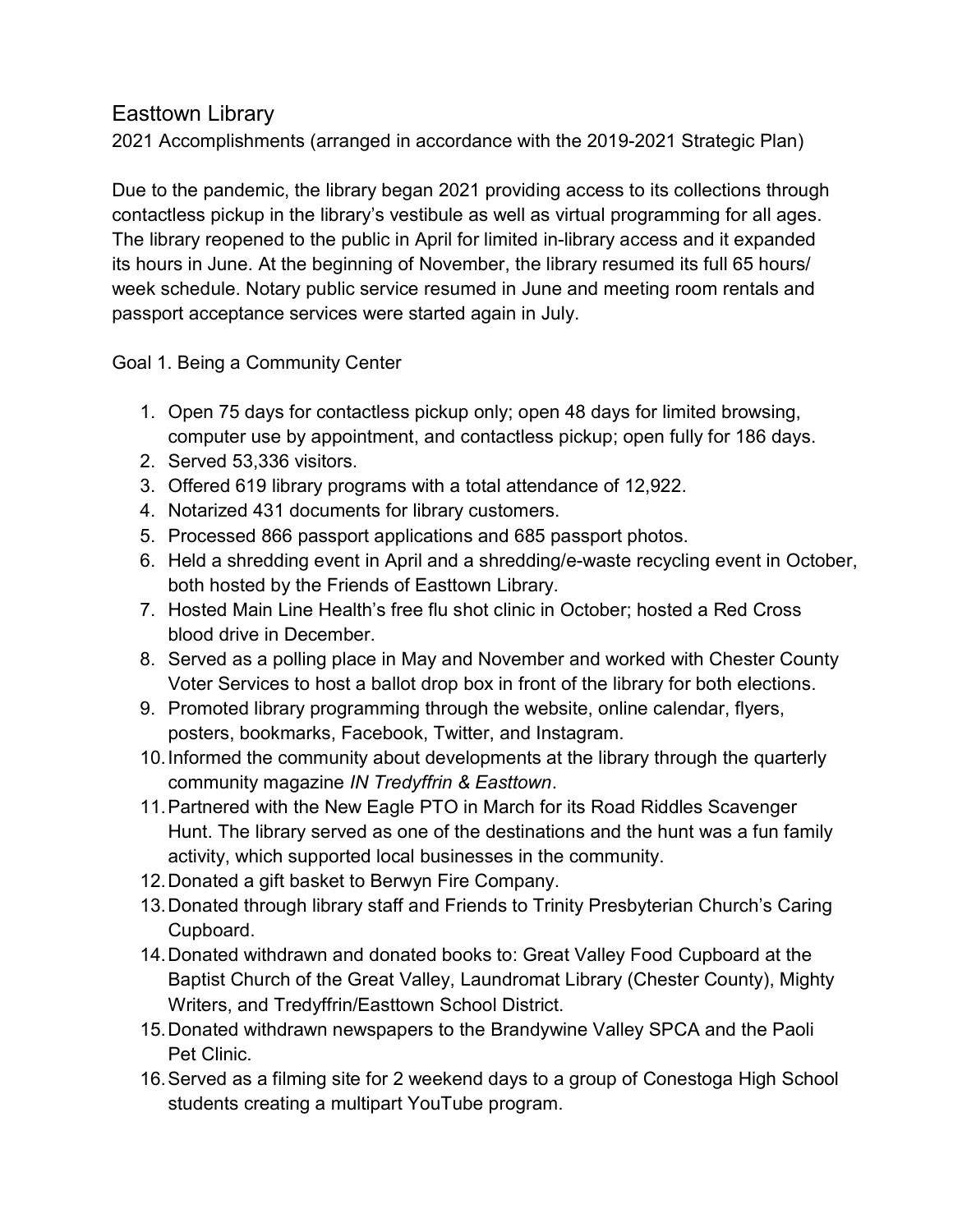Goal 2. Advance Literacy and the Love of Reading and Learning

- 1. Circulated 356,549 items to people of all ages in a variety of formats.
- 2. The library's collection contained 49559 items at the end of the year.
- 3. Circulated museum passes to 4 museums and cultural institutions.
- 4. The library purchased 3,575 e-books and 477 e-audiobooks for the shared CCLS OverDrive collection (including its contributions to the Holds Manager).
- 5. Had 8,791 registered borrowers at the end of the year.
- 6. Answered 12,900 reference questions.
- 7. Responded to suggestions to add titles to the library's collection.
- 8. Held early literacy programming on most Tuesdays, Thursdays, and Fridays and Everybody Read and Sing programs on most Wednesdays throughout the year.
- 9. Live virtual programming for youth and teens included a wide variety of programming, including the following repeat programs:
	- a. Early literary classes: family story times, Everybody Read and Sing classes.
	- b. Elementary age classes: Drawing with Rockdale, Family Paint Night, Family Trivia Nights, Junior Engineering for Kids, Lego Club, Mini Makerspace (craft and tech activities), and Young Artists.
	- c. Tween and teen classes: 3-D printing, Among Us Gaming, book clubs for 4 age groups, Engineering for Kids, Family Paint Nights, Tech Tuesday (3D printing, Carvey classes, and gaming), Makerspace (craft and tech activities), and Skribbl.io gaming.
- 10. Planned and implemented a virtual summer reading program with the statewide theme, Tales and Tails! Conestoga High School graduate Hansen Yi designed the summer reading t-shirt. Using the READSquared app, 244 youth participated by tracking their reading. 101 summer programs were offered with 1,991 attendees. 64 people participated in the summer reading program for adults.
- 11. Hosted several virtual author talks, including Liz Moore (author of Long Bright River), the 8<sup>th</sup> Annual Barbara Robinson Lecture with children's author Dan Gutman, and the CCLS co-sponsored fundraiser with Riley Sager.
- 12. Held financial literacy programs covering topics including cybersecurity, building an investment strategy, financial and tax strategies, 2 on Medicare and a program offering one-on-one Medicare assistance.
- 13. Held a 5-part series of programs on Chinese medicine and a 6-part series on Tai Chi. Held programs about myofascial release, cognitive health, sleep disorders, and the Mediterranean diet. Held periodic laughter yoga, and ongoing chair yoga programs throughout the year.
- 14. Held 6 history lectures with talks about the Valley Forge encampment, women's fight for the vote, quack medicines, ancient Egypt, a Chester County History Center presentation about researching historic deeds, and the Dark History of Penn's Woods.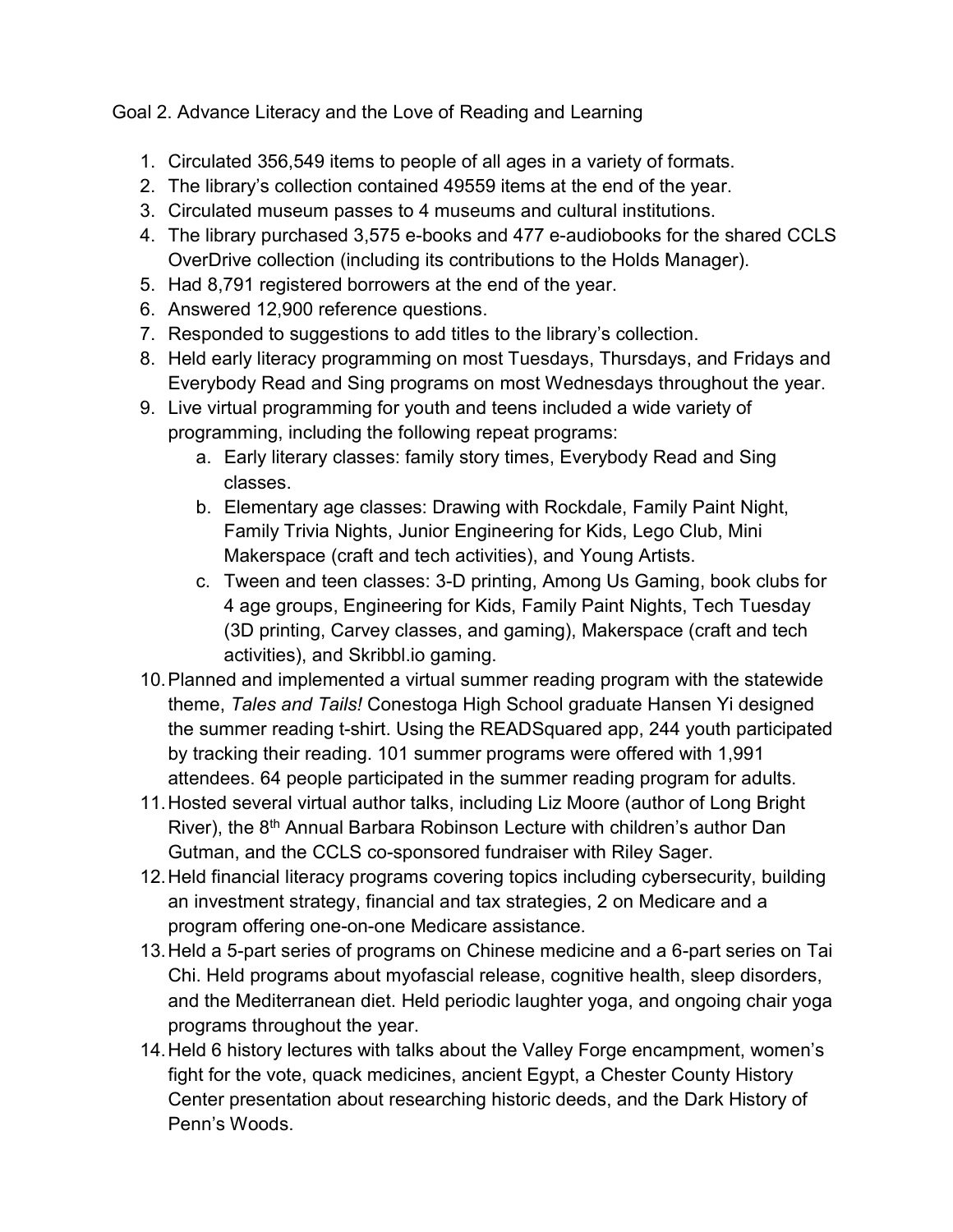- 15. Held 2 gardening programs on gardening for birds and butterflies and native plants.
- 16. Held 4 adult trivia game programs.
- 17. Completed the Vanguard Hometown Grants Program which enabled the library to offer a variety of 18 programs for teens and adults with 552 attendees.
- 18. Library staff members continued to virtually host 5 monthly book clubs.
- 19. Partnered with the Volunteer English Program in Chester County to offer weekly group conversational ESL classes. Switched to hybrid (in-person and Zoom) in the fall.

Goal 3. Foster Economic and Cultural Engagement

- 1. Continued our partnership with AARP to provide tax preparation assistance to eligible citizens. 103 tax returns for 2020 and 4 for 2019 were prepared free of charge and e-filed.
- 2. Hosted the mailbox in the lobby that the Berwyn Devon Business Association used to collect letters to Santa from youth in the community. Elves at the BDBA wrote responses.

Goal 4. Offering Access to Technology

- 1. Library computers were used 1,653 times; there were 6,299 wireless sessions.
- 2. Circulated Hot Spots, enabling borrowers to access unlimited, high-speed WiFi service anywhere a T-Mobile signal can be received.
- 3. Held Library Apps and Libby (OverDrive app) group training sessions run by library staff.
- 4. Renewed the subscription to Real Simple, added Fine Cooking, and together with other CCLS libraries, paid for the subscriptions to People and The New Yorker through the electronic magazine service Flipster.
- 5. CCLS continued its regularly scheduled replacement of computer processors by upgrading 19 public and staff workstations during the year.
- 6. Distributed regular email newsletters and program alerts to 3,060 subscribers, up from 2,980 the previous year.
- 7. Introduced a completely new library website with a mobile-friendly design in December.

Goal 5. Follow Sustainable Funding and Management Principles

1. Renewed the Foundation's EITC eligibility as an Educational Improvement Organization for 2021-2022 and again received an \$8,000 grant from Waste Management in support of educational programming.